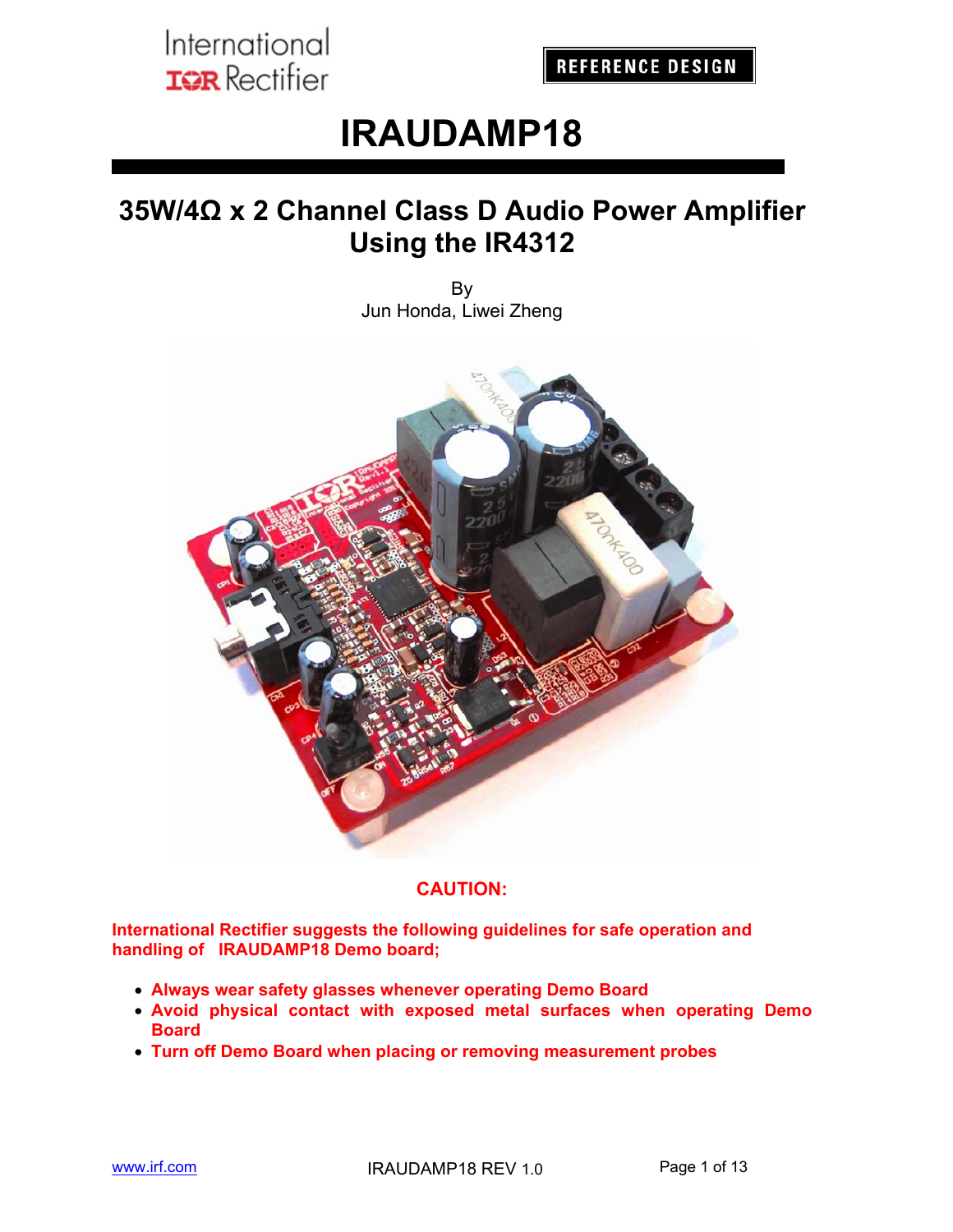| TABLE OF CONTENTS PAGE |  |
|------------------------|--|
|                        |  |
|                        |  |
|                        |  |
|                        |  |
|                        |  |
|                        |  |
|                        |  |
|                        |  |
|                        |  |
|                        |  |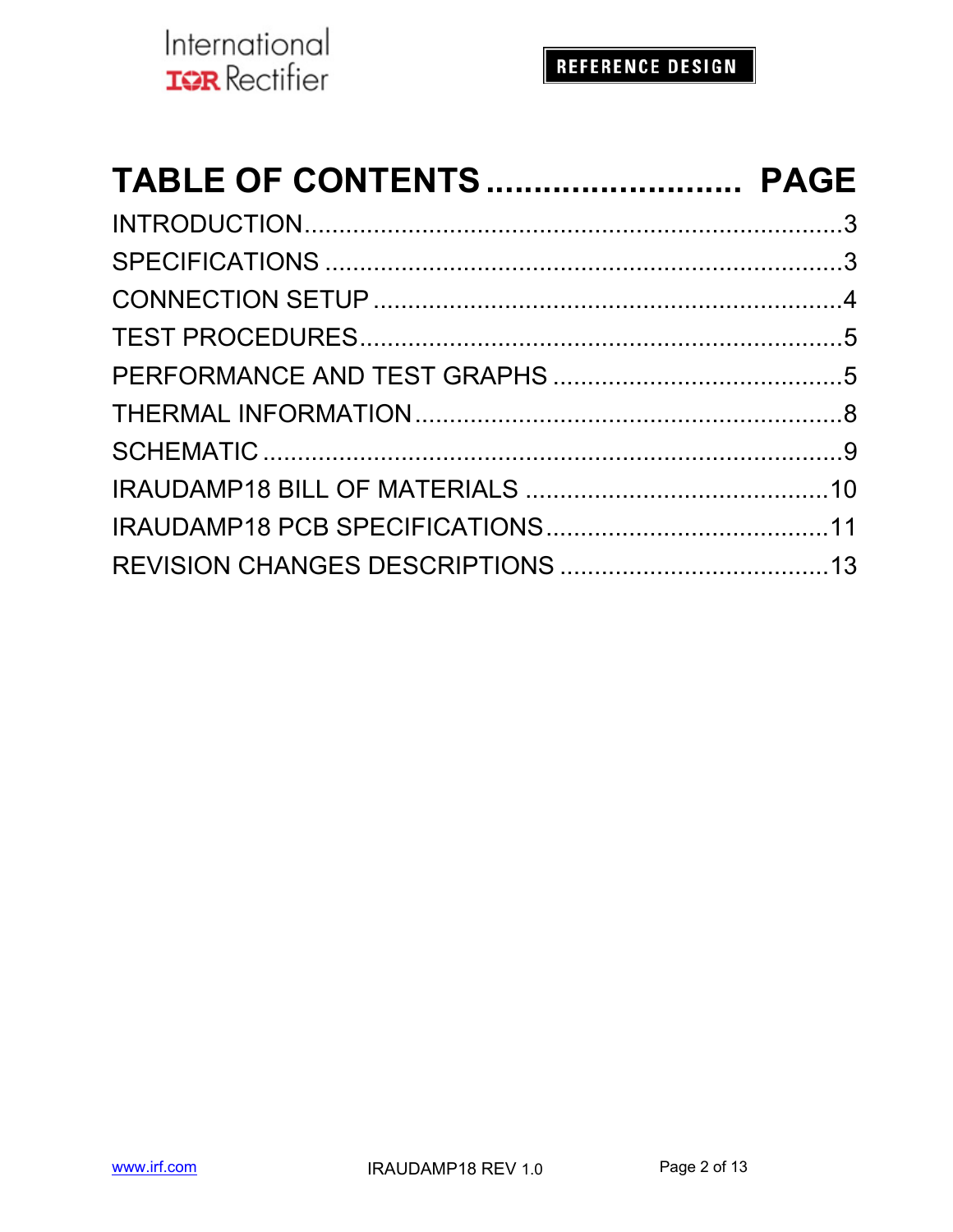**REFERENCE DESIGN** 

### **Introduction**

The IRAUDAMP18 reference design is a two-channel, 35W/ch half-bridge Class D audio power amplifier with single power supply. This reference design demonstrates how to use the IR4312 IC with single power supply, implement protection circuits, and design an optimum PCB layout using PowIRaudio integrated Class D IC. This reference design does not require additional heatsink or fan cooling for normal operation (one-eighth of continuous rated power).The reference design provides all the required housekeeping power supplies for ease of use. The two-channel design is scalable for power and the number of channels.

#### **Applications**

- Docking station audio systems
- PC audio systems
- Musical instruments
- Karaoke amplifiers
- Game consoles
- Powered speaker systems
- Car audio amplifiers

#### **Features**

| Output Power:                        | $35W \times 2$ channels (4 $\Omega$ load)              |
|--------------------------------------|--------------------------------------------------------|
| <b>Multiple Protection Features:</b> | Over-current protection (OCP), high side and low side  |
|                                      | Over-voltage protection (OVP),                         |
|                                      | Under-voltage protection (UVP), high side and low side |
|                                      | Over-temperature protection (OTP)                      |
| PWM Modulator:                       | Self-oscillating half-bridge topology                  |

## **Specifications**

| <b>General Test Conditions (unless otherwise noted)</b> |          | <b>Notes / Conditions</b>      |
|---------------------------------------------------------|----------|--------------------------------|
| Supply Voltages                                         | $18-31V$ |                                |
| Load Impedance                                          | 2-40     | Resistive load                 |
| Self-Oscillating Frequency                              | 400kHz   | No input signal, Adjustable    |
| <b>Gain Setting</b>                                     | 21.4dB   | 1Vrms input yields rated power |

| <b>Electrical Data</b>              |  | <b>Typical</b>                          | <b>Notes / Conditions</b>                                           |
|-------------------------------------|--|-----------------------------------------|---------------------------------------------------------------------|
| <b>IR Devices Used</b>              |  | IR4312 PowlRaudio integrated Class D IC |                                                                     |
| Modulator                           |  |                                         | Self-oscillating, second order sigma-delta modulation, analog input |
| Power Supply Range                  |  | $18-31V$                                | Single power supply;                                                |
| Output Power CH1-2: (1% THD+N)      |  | 26W                                     | 1kHz                                                                |
| Output Power CH1-2: (10% THD+N)     |  | 35W                                     | 1kHz                                                                |
| Rated Load Impedance                |  | $2-4\Omega$                             | Resistive load                                                      |
| <b>Idling Supply Current</b>        |  | 70mA                                    | No input signal                                                     |
| <b>Total Idle Power Consumption</b> |  | 2.2W                                    | No input signal                                                     |
| <b>Distortion</b>                   |  | 0.018%                                  | THD+N @ 3W, $4\Omega$                                               |
| <b>Residual Noise</b>               |  | 180uV                                   | IHF-A weighted, AES-17 filter                                       |
| <b>Channel Efficiency</b>           |  | 96%                                     | Single-channel driven, 35W, Class D<br>stage                        |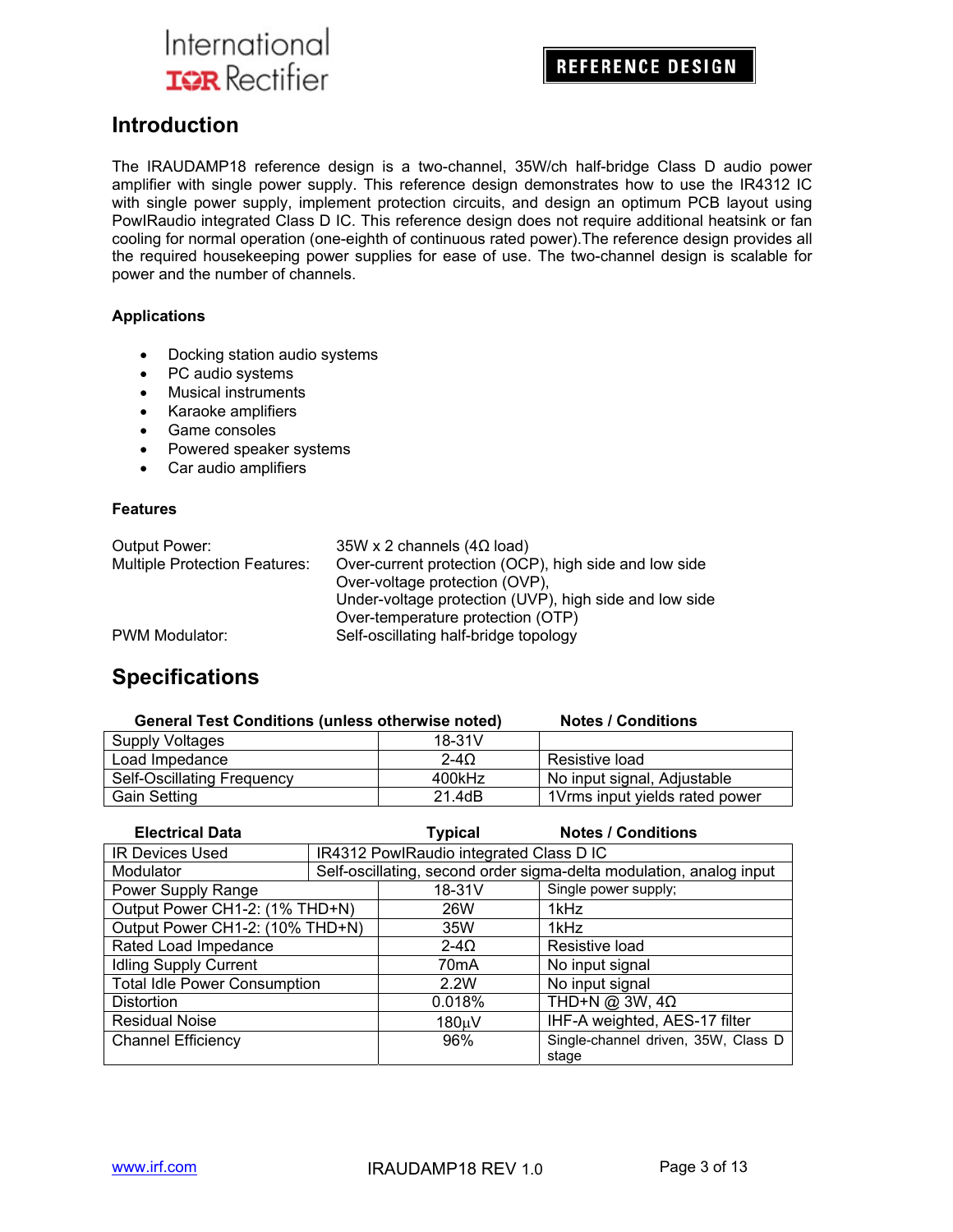**REFERENCE DESIGN** 

## **Connection Setup**





### **Connector Description**

| <b>Audio IN</b>     | CN <sub>1</sub> | Analog input for CH1 and CH2 |
|---------------------|-----------------|------------------------------|
| <b>POWER</b>        | P3              | Single supply                |
| CH <sub>1</sub> OUT | P1              | Output for CH1               |
| CH <sub>2</sub> OUT | P <sub>2</sub>  | Output for CH2               |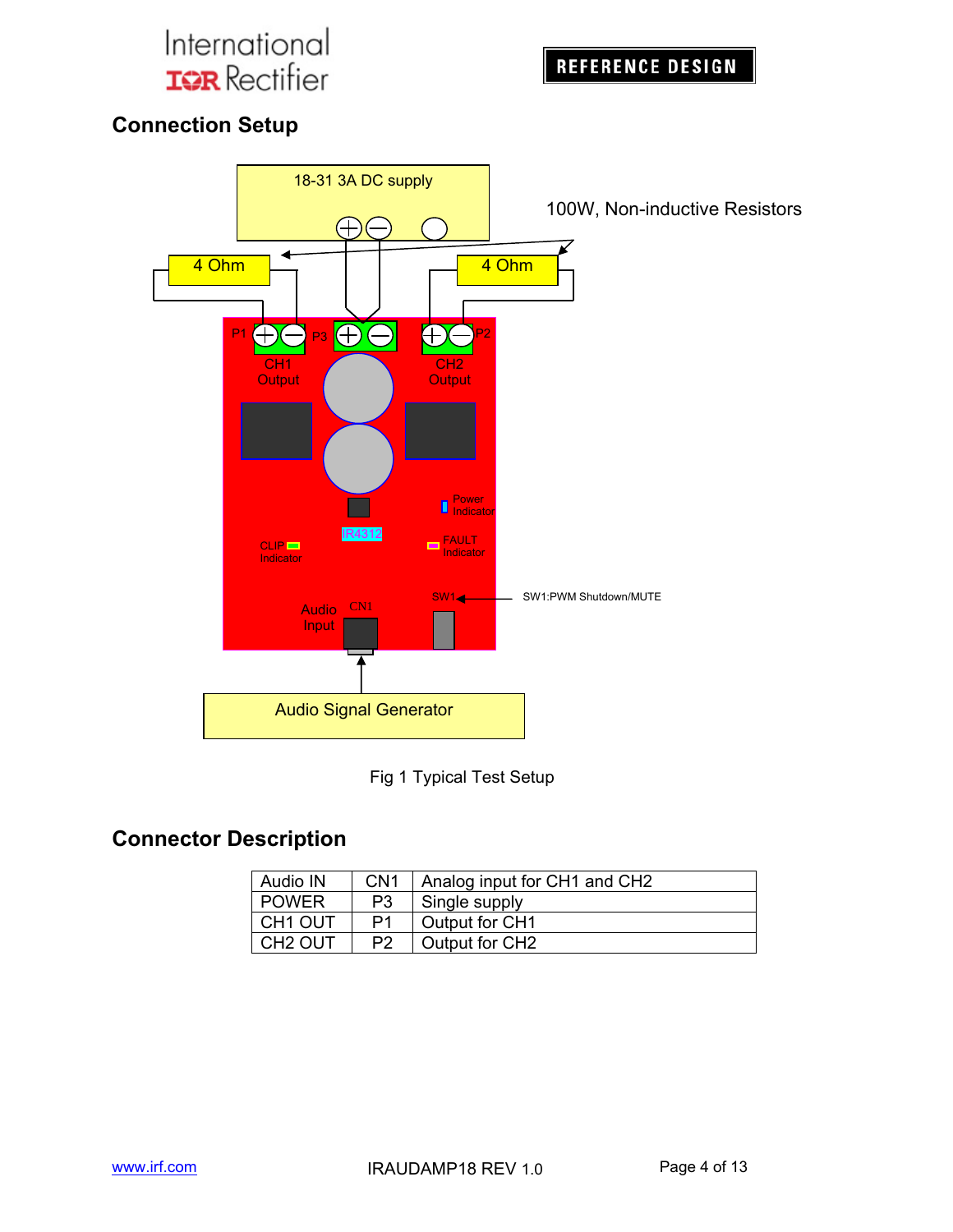## **Test Procedures**

### **Test Setup:**

- 1. Connect  $4\Omega$ , 100W load to both output connectors, P1 and P2 and audio analyzer (Ap).
- 2. Connect Audio Signal Generator to CN1 for CH1 and CH2 respectively (Ap).
- 3. Connect a single power supply to P3 pre-adjusted to 18-31V as shown on Figure above
- 4. Turn on the power supply.
- 5. Turn on SW1(right side).
- 6. Blue LED (Normal) stays turning on after RED LED extinguished.
- 7. With an Oscilloscope, monitor switching waveform at VS of CH1 and CH2.
- 8. Quiescent current for the power supply should be  $70mA \pm 10mA$  at 31V.

### **Functionality Audio Tests:**

- 9. Sweep the audio signal voltage from 15 mV<sub>RMS</sub> to 1.5 V<sub>RMS</sub>.
- 10. Monitor the output signals at P1/P2 with an oscilloscope. The waveform must be a non distorted sinusoidal signal with input sinusoidal signal below 1Vrms.

### **Performance and Test Graphs**

### *Power vs THD+N*



 $\overline{\text{VBus}}$  = 31V Input Signal=1 kHz Load Impedance = 4 ohms



| Sweep |   |             | Trace Color Line Style Thick Data |         |                                                                              | Axis | Comment |
|-------|---|-------------|-----------------------------------|---------|------------------------------------------------------------------------------|------|---------|
|       | 3 | Red<br>Blue | Solid<br>Solid                    | 2<br>-2 | Anir. THD+N Ratio Left Ch1 40hms 31V<br>Anir. THD+N Ratio Left Ch2 4ohms 31V |      |         |

Fig 2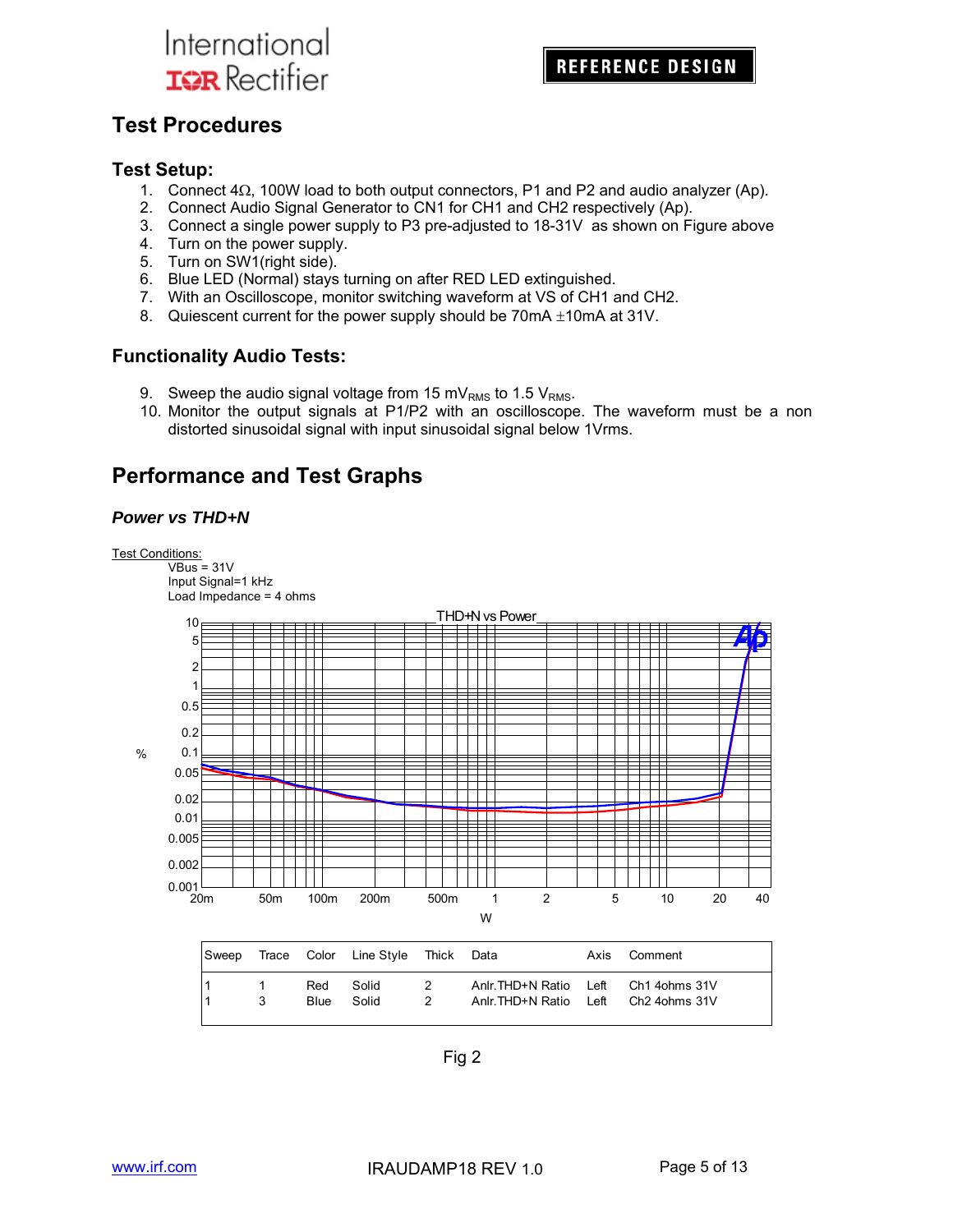### *Frequency Response*





### *Noise Floor*

#### **Test Conditions:**  $VBus = 31V$  Load Impedance = 4 ohms No Input Signal +20 Ap +0 -20 -40 d -60 B V -80 -100 ₩ -120 -140 10 20 50 100 200 500 1k 2k 5k 10k 20k Hz Sweep Trace Color Line Style Thick Data Axis Comment 1 1 Red Solid 2 Fft.Ch.1 Ampl Left Ch1 1 2 Blue Solid 2 Fft.Ch.2 Ampl Left Ch2

Fig 4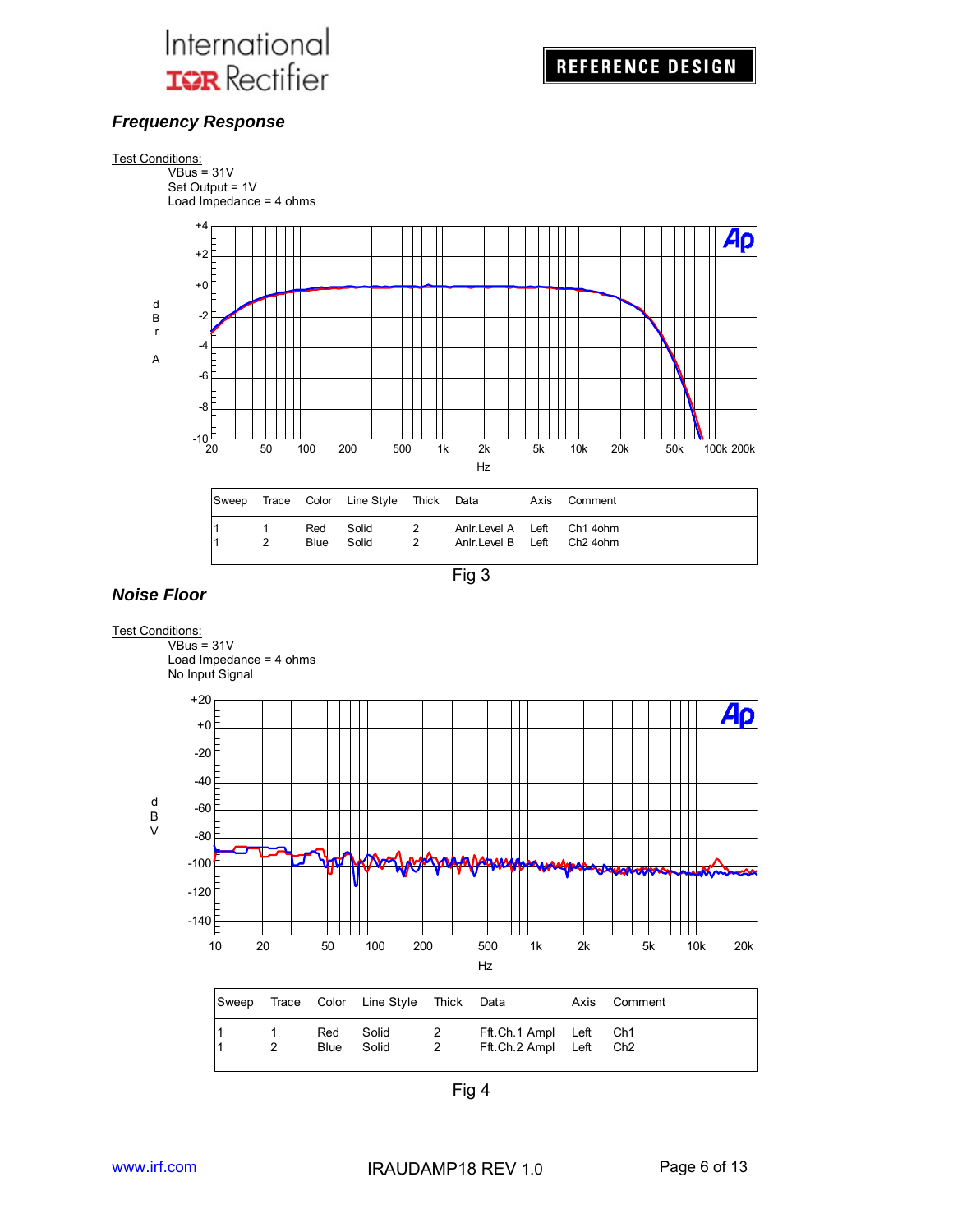### *Noise Floor with 1Vrms Output*



Fig 5

0.0% 10.0% 20.0% 30.0% 40.0% 50.0% 60.0% 70.0% 80.0% 90.0% 100.0% 0 5 10 15 20 25 30 35 40 **Power (W) Efficiency**

*Efficiency* 

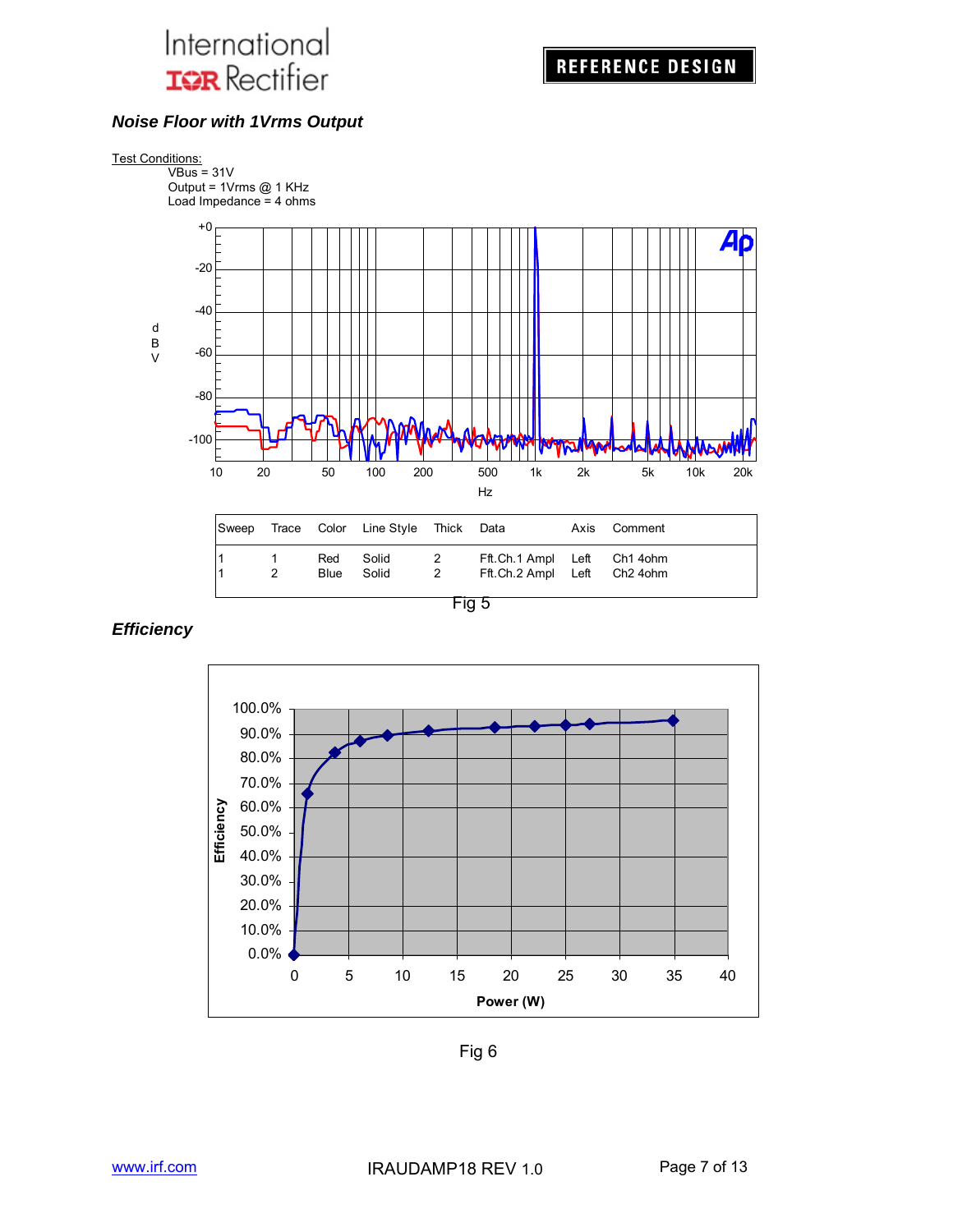## **Thermal Information:**

1/8 Po Thermal Test

Conditions:

- Tamb=25°C natural convection cooling
- Both Channel Driven 1/8Po continuous 30mins
- Temperature measured by infrared camera



Fig 7 IRAUDAMP18 (Vbus=31V)

IR4312's temperature saturated around 75°C within 30minutes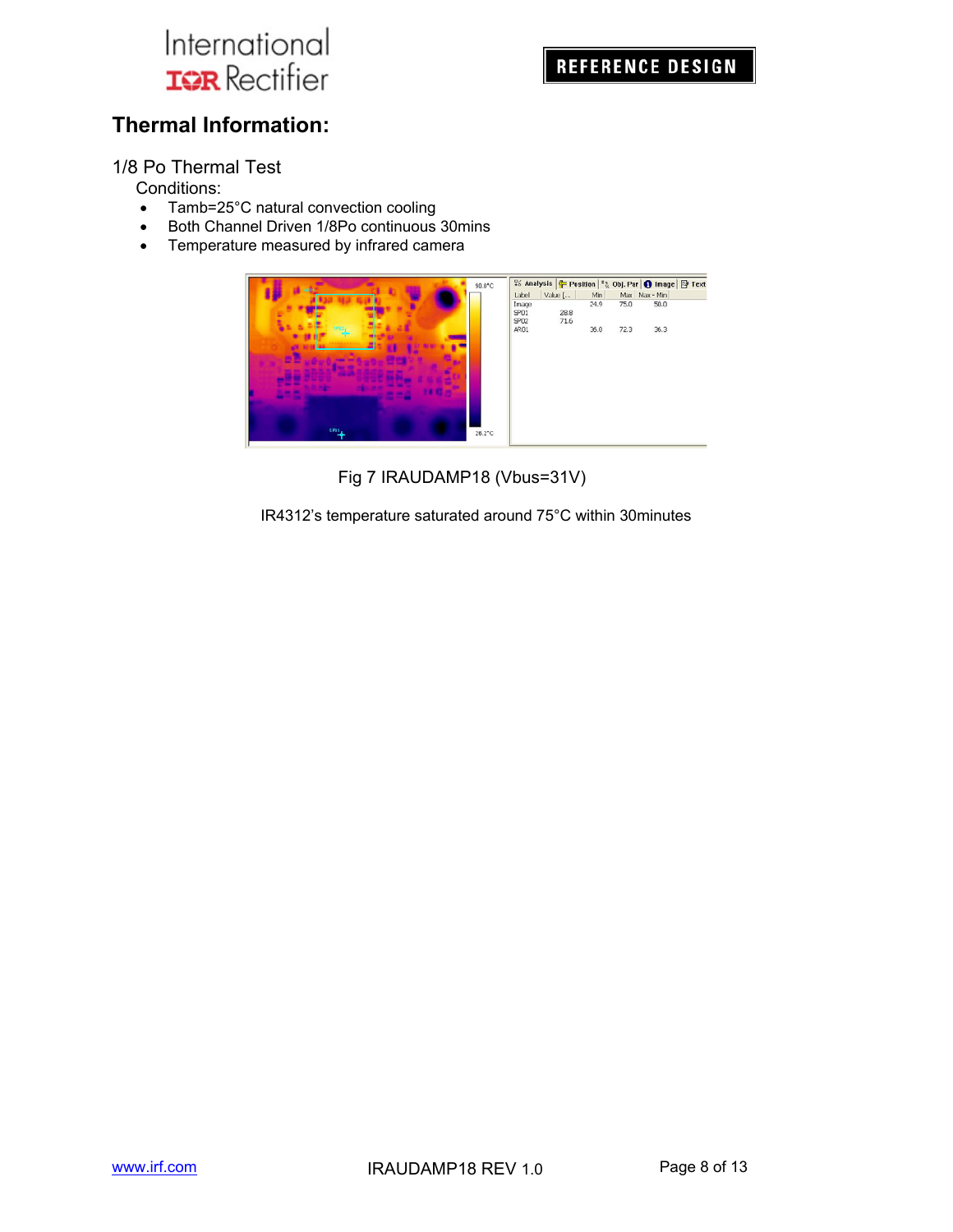**REFERENCE DESIGN** 

**Schematic**

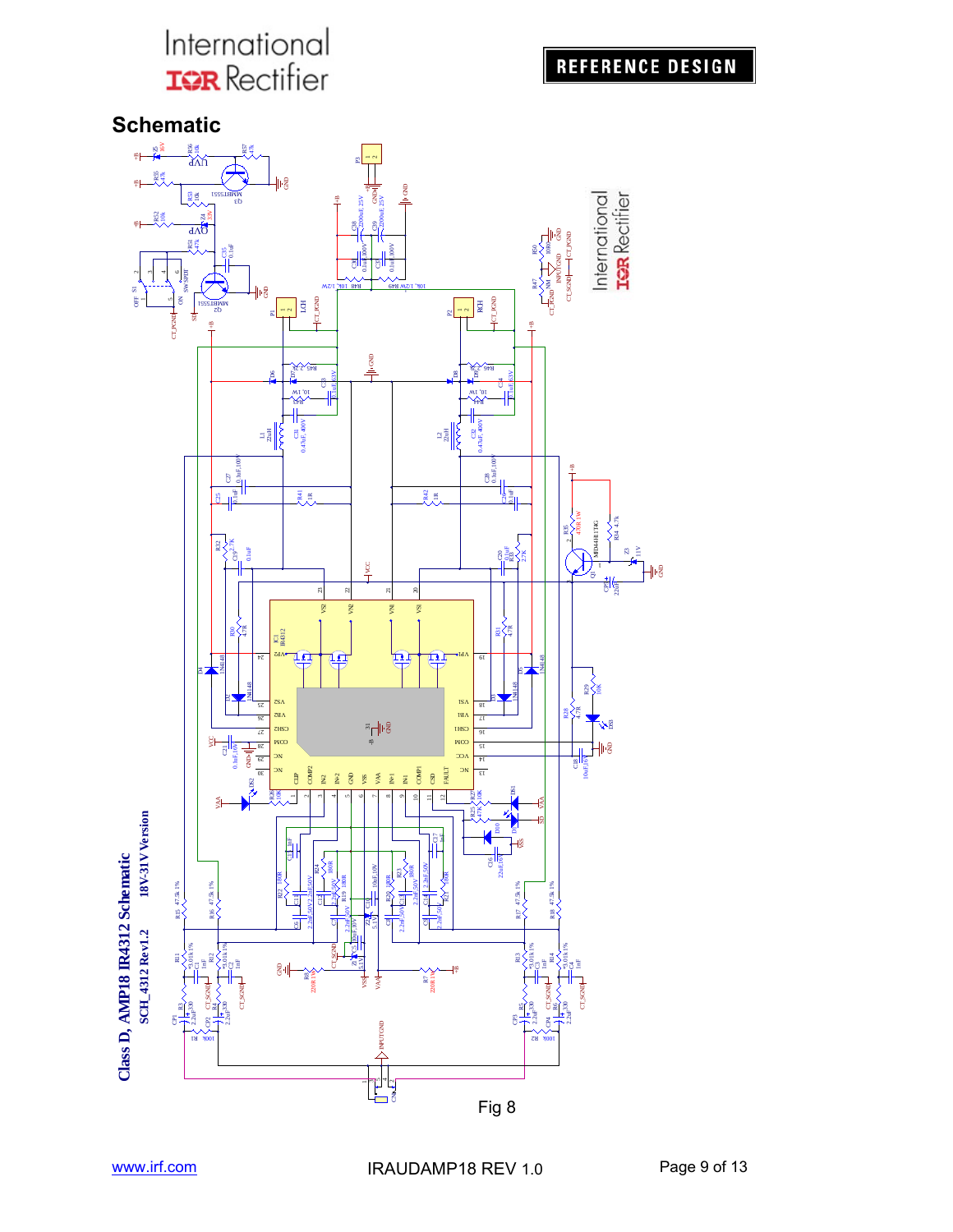## **REFERENCE DESIGN**

## **Bill of Materials**

| No             | Digikey P/N         | Designator                                                            | Description                                             | Quantity                | Vender                   |
|----------------|---------------------|-----------------------------------------------------------------------|---------------------------------------------------------|-------------------------|--------------------------|
| 1              | 399-1082-1-ND       | C1, C2, C3, C4, C15,<br>C17                                           | CAP CER 1000PF 50V 10% X7R<br>0603                      | 6                       | Digikey                  |
| $\overline{2}$ | 587-2668-1-ND       | C5, C10                                                               | CAP CER 10UF 10V 10% X7R 0805                           | $\overline{2}$          | Digikey                  |
| 3              | 490-1500-1-ND       | C6, C7, C8, C9, C11,<br>C12, C13, C14                                 | CAP CER 2200PF 50V 10% X7R<br>0603                      | 8                       | Digikey                  |
| 4              | 587-1433-1-ND       | C <sub>16</sub>                                                       | CAP CER 22UF 16V 20% X5R 1206                           | $\mathbf{1}$            | Digikey                  |
| 5              | 490-5519-1-ND       | C18                                                                   | CAP CER 10UF 16V 10% X6S 0805                           | $\mathbf{1}$            | Digikey                  |
| 6              | 311-1140-1-ND       | C19, C20                                                              | CAP CER 0.1UF 50V 10% X7R 0805                          | $\overline{2}$          | Digikey                  |
| $\overline{7}$ | 311-1142-1-ND       | C <sub>21</sub>                                                       | CAP CER 0.1UF 16V 10% X7R 0805                          | $\mathbf{1}$            | Digikey                  |
| 8              | 445-1418-1-ND       | C25, C26                                                              | CAP CER 0.1UF 100V 10% X7R<br>0805                      | $\overline{\mathbf{c}}$ | Digikey                  |
| 9              | 445-1377-1-ND       | C27, C28, C36, C37                                                    | CAP CER 0.1UF 100V 10% X7R<br>1206                      | 4                       | Digikey                  |
| 10             | 495-1315-ND         | C31, C32                                                              | CAP FILM 0.47UF 400VDC RADIAL                           | $\overline{2}$          | Digikey                  |
| 11             | <b>BC2054-ND</b>    | C33, C34                                                              | CAP FILM 0.1UF 63VDC RADIAL                             | 2                       | Digikey                  |
| 12             | 445-1418-1-ND       | C <sub>35</sub>                                                       | CAP CER 0.1UF 100V 10% X7R<br>0805                      | 1                       | Digikey                  |
| 13             | 565-1064-ND         | C38, C39                                                              | CAP ALUM 2200UF 25V 20%<br><b>RADIAL</b>                | $\overline{2}$          | Digikey                  |
|                |                     |                                                                       | CONN JACK STEREO R/A 5PIN                               |                         |                          |
| 14             | CP1-3545N-ND        | CN <sub>1</sub>                                                       | 3.5MM                                                   | 1                       | Digikey                  |
| 15             | 565-1103-ND         | CP1, CP2, CP3, CP4                                                    | CAP ALUM 2.2UF 50V 20% RADIAL                           | $\overline{4}$          | Digikey                  |
| 16             | 565-1056-ND         | CP <sub>5</sub><br>D1, D2, D3, D4, D5,                                | CAP ALUM 22UF 25V 20% RADIAL<br>DIODE SWITCH 100V 400MW | $\mathbf{1}$            | Digikey                  |
| 17             | 1N4148W-FDICT-ND    | D10                                                                   | SOD123                                                  | 6                       | Digikey                  |
| 18             | 160-1181-1-ND       | DS <sub>1</sub>                                                       | LED RED CLEAR 0603 SMD                                  | $\mathbf{1}$            | Digikey                  |
| 19             | 160-1183-1-ND       | DS <sub>2</sub>                                                       | LED GREEN CLEAR 0603 SMD                                | $\mathbf{1}$            | Digikey                  |
| 20             | 160-1646-1-ND       | DS <sub>3</sub>                                                       | LED BLUE CLEAR 0603 SMD                                 | $\mathbf{1}$            | Digikey                  |
| 21             | IR4312              | IC <sub>1</sub>                                                       | 2 CH PowlRaudio integrated Class D<br>IC                | 1                       | IR.                      |
| 22             | Sagami 7G14A-220M-R | L1, L2                                                                | Power Inductors Class D Inductor<br>22uH                | 2                       | Inductors,<br><b>Inc</b> |
| 23             | 281-1414-ND         | P <sub>1</sub> , P <sub>2</sub> , P <sub>3</sub>                      | CONN TERM BLOCK PCB 5.0MM<br>2POS                       | 3                       | Digikey                  |
| 24             | MJD44H11T4GOSCT-ND  | Q <sub>1</sub>                                                        | TRANS PWR NPN 8A 80V DPAK                               | $\mathbf{1}$            | Digikey                  |
| 25             | MMBT5551FSCT-ND     | Q2, Q3                                                                | TRANSISTOR NPN 160V SOT-23                              | $\overline{2}$          | Digikey                  |
| 26             | RMCF0603JT100KCT-ND | R <sub>1</sub> , R <sub>2</sub>                                       | RES 100K OHM 1/10W 5% 0603<br><b>SMD</b>                | 2                       | Digikey                  |
| 27             | RMCF0603JT330RCT-ND | R3, R4, R5, R6                                                        | RES 330 OHM 1/10W 5% 0603 SMD                           | 4                       | Digikey                  |
| 28             | RMCF2512JT220RCT-ND | R7. R8                                                                | RES 220 OHM 1W 5% 2512 SMD                              | $\overline{2}$          | Diaikev                  |
| 29             | RHM3.01KCRCT-ND     | R <sub>11</sub> , R <sub>12</sub> , R <sub>13</sub> , R <sub>14</sub> | RES 3.01K OHM 1/8W 1% 0805 SMD                          | 4                       | Digikey                  |
| 30             | 311-47.5KCRCT-ND    | R15, R16, R17, R18                                                    | RES 47.5K OHM 1/8W 1% 0805 SMD                          | $\overline{4}$          | Digikey                  |
| 31             | RHM180GCT-ND        | R19, R20, R21, R22,<br>R23, R24                                       | RES 180 OHM 1/10W 5% 0603 SMD                           | 6                       | Digikey                  |
| 32             | RHM47KGCT-ND        | R <sub>25</sub>                                                       | RES 47K OHM 1/10W 5% 0603 SMD                           | 1                       | Digikey                  |
| 33             | RHM10KGCT-ND        | R26, R27, R29                                                         | RES 10K OHM 1/10W 5% 0603 SMD                           | 3                       | Digikey                  |
| 34             | RMCF0603JT4R70CT-ND |                                                                       | RES TF 1/10W 4.7 OHM 5% 0603                            | 3                       | Digikey                  |
| 35             | RHM2.7KGCT-ND       | R28, R30, R31<br>R32, R33                                             | RES 2.7K OHM 1/10W 5% 0603 SMD                          | $\overline{\mathbf{c}}$ | Digikey                  |
| 36             | 311-4.7KARCT-ND     | R34                                                                   | RES 4.7K OHM 1/8W 5% 0805 SMD                           | 1                       | Digikey                  |
| 37             | PT470XCT-ND         | R35                                                                   | RES 470 OHM 1W 5% 2512 SMD                              | 1                       | Digikey                  |
| 38             | P1.0ACT-ND          | R41, R42                                                              | RESISTOR 1.0 OHM 1/8W 5% 0805                           | $\overline{c}$          | Digikey                  |
| 39             | 541-10.0AFCT-ND     | R43, R44                                                              | RES 10.0 OHM 1W 1% 2512 SMD                             | $\overline{\mathbf{c}}$ | Digikey                  |
| 40             | RMCF0805JT2K20CT-ND | R45, R46                                                              | RES 2.2K OHM 1/8W 5% 0805 SMD                           | $\overline{\mathbf{c}}$ | Digikey                  |
| 41             | 541-10KVCT-ND       | R48, R49                                                              | RES 10K OHM 1/2W 5% 1210 SMD                            | $\overline{2}$          | Digikey                  |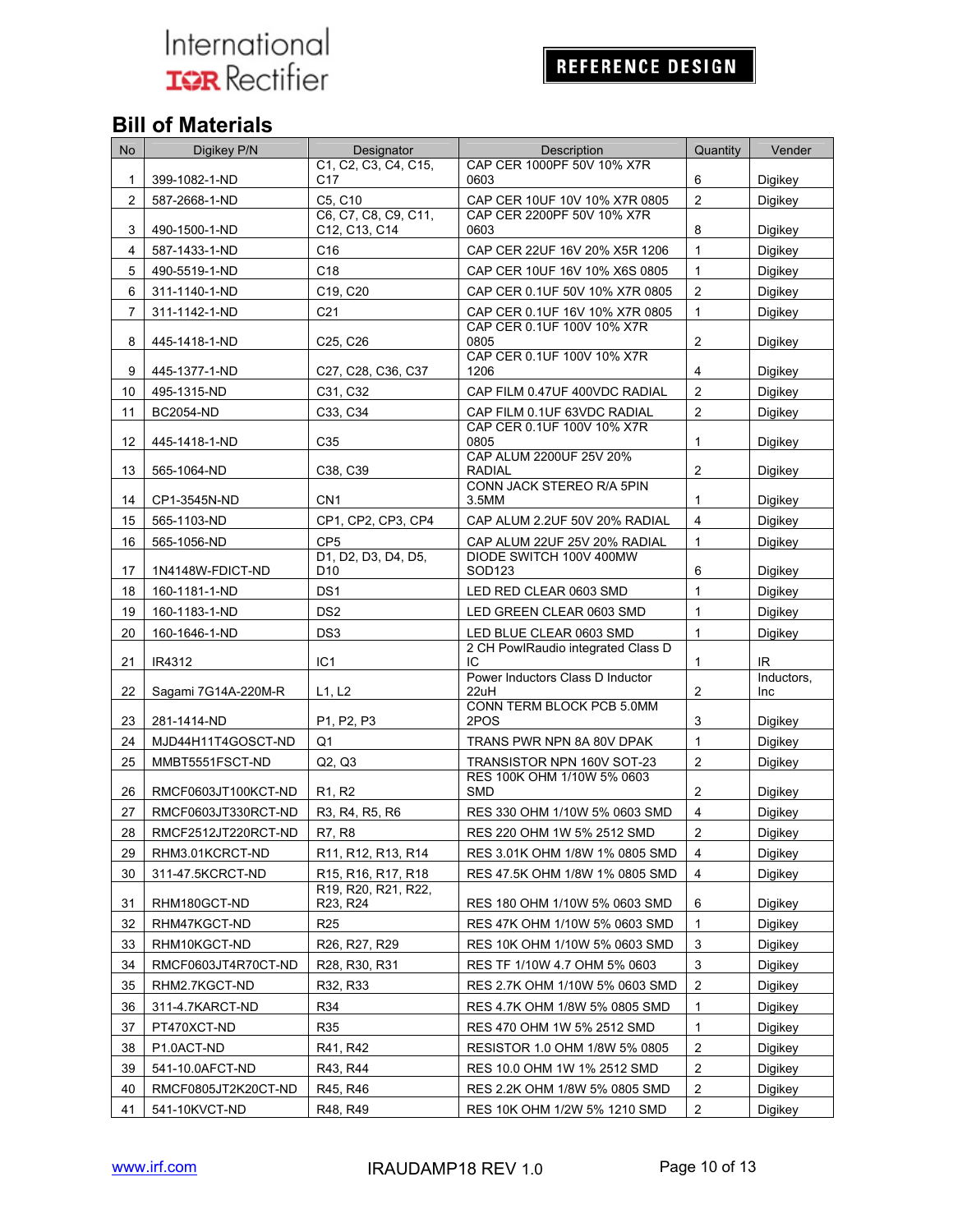## **REFERENCE DESIGN**

| 42 | RMCF0805JT10R0CT-ND | <b>R50</b>     | RES 10 OHM 1/8W 5% 0805 SMD                  |   | Digikey |
|----|---------------------|----------------|----------------------------------------------|---|---------|
| 43 | RHM47KARCT-ND       | R51, R55, R57  | RES 47K OHM 1/8W 5% 0805 SMD                 | 3 | Digikey |
| 44 | RHM10KARCT-ND       | R52, R53, R56  | RES 10K OHM 1/8W 5% 0805 SMD                 | 3 | Digikey |
| 45 | 360-1758-ND         | S <sub>1</sub> | SWITCH TOGGLE SPDT .4VA SEAL<br><b>PCB</b>   |   | Digikey |
| 46 | DDZ5V1BDICT-ND      | Z1, Z2         | DIODE ZENER 5.1V 500MW SOD-<br>123           | 2 | Digikey |
| 47 | BZT52C11-FDICT-ND   | Z <sub>3</sub> | DIODE ZENER 11V 500MW SOD123                 |   | Digikey |
| 48 | 568-3766-1-ND       | Z4             | DIODE ZENER 33V 375MW<br>SOD <sub>123F</sub> |   | Digikey |
| 49 | BZT52C16-FDICT-ND   | Z5             | DIODE ZENER 16V 500MW SOD-<br>123            |   | Digikey |

## **PCB Specifications**

PCB:

- 1. Two Layers SMT PCB with through holes
- 2. 1/16 thickness
- 3. 2/0 OZ Cu
- 4. FR4 material
- 5. 10 mil lines and spaces
- 6. Solder Mask to be Green enamel EMP110 DBG (CARAPACE) or Enthone Endplate DSR-3241or equivalent.
- 7. Silk Screen to be white epoxy non conductive per IPC–RB 276 Standard.
- 8. All exposed copper must finished with TIN-LEAD Sn 60 or 63 for 100u inches thick.
- 9. Tolerance of PCB size shall be 0.010 –0.000 inches
- 10. Tolerance of all Holes is -.000 + 0.003"
- 11. PCB acceptance criteria as defined for class II PCB'S standards.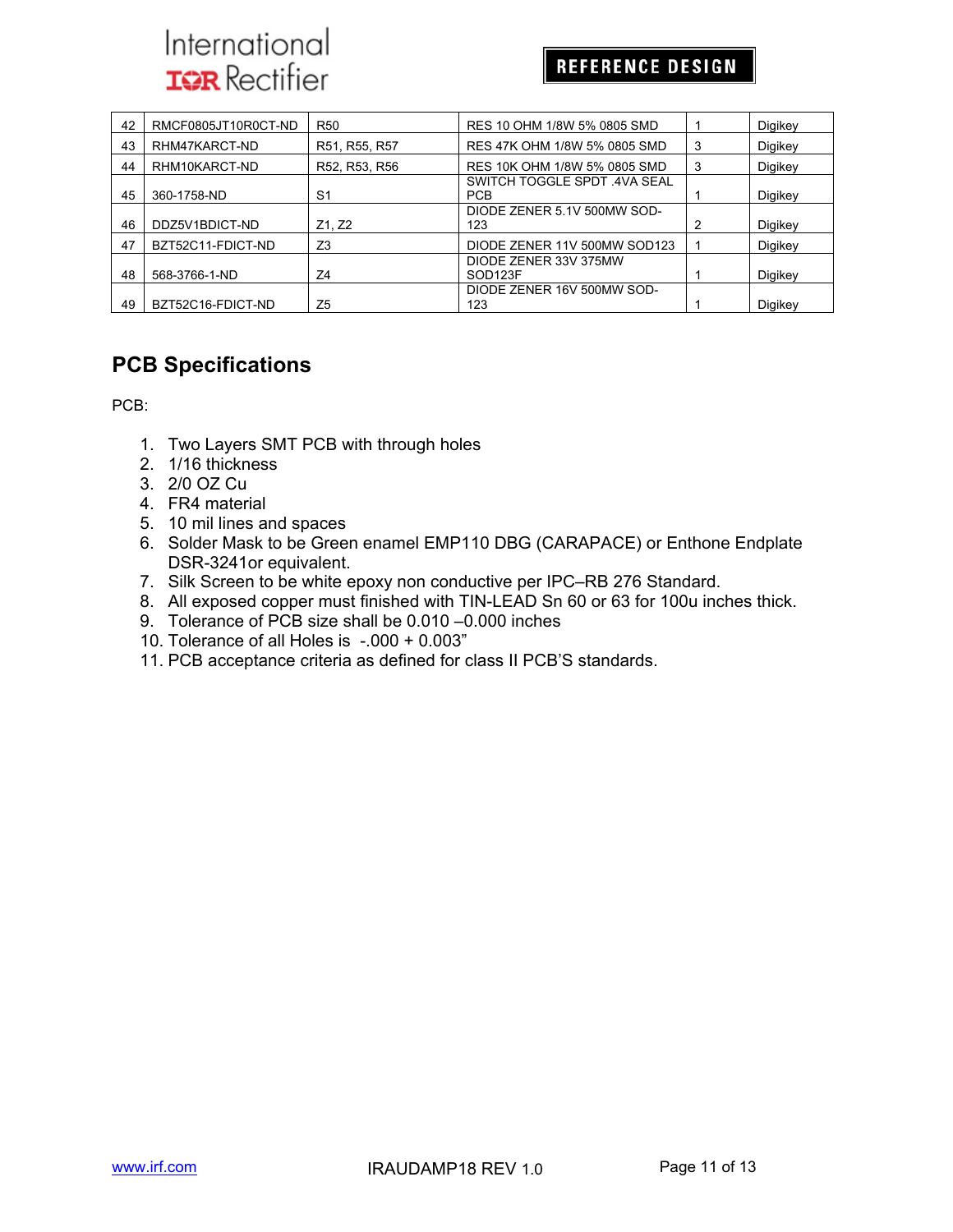### **PCB Layout**

Top side:



Bottom side:



**Fig10** Note: Refer to AN1170 for footprint and board mounting details.